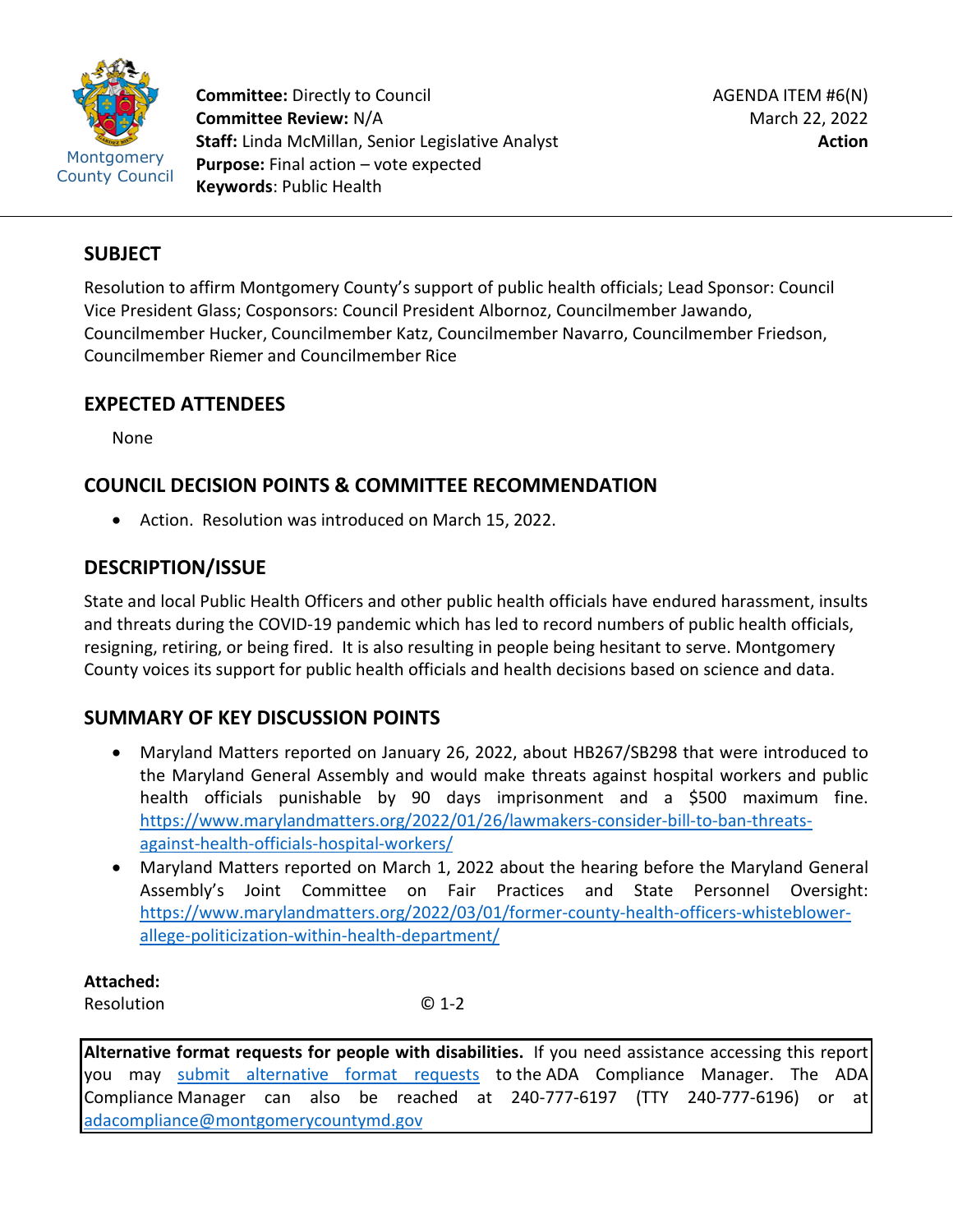| <b>Resolution No.:</b> |  |
|------------------------|--|
| Introduced:            |  |
| Adopted:               |  |

## **COUNTY COUNCIL FOR MONTGOMERY COUNTY, MARYLAND**

\_\_\_\_\_\_\_\_\_\_\_\_\_\_\_\_\_\_\_\_\_\_\_\_\_\_\_\_\_\_\_\_\_\_\_\_\_\_\_\_\_\_\_\_\_\_\_\_\_\_\_\_\_\_\_\_\_\_\_\_\_\_\_\_\_\_\_\_\_\_\_\_\_\_\_\_\_\_

Lead Sponsor: Council Vice President Glass

Cosponsors: Council President Albornoz, Councilmember Jawando, Councilmember Hucker, Councilmember Katz, Councilmember Navarro, Councilmember Friedson, Councilmember Riemer and Councilmember Rice

\_\_\_\_\_\_\_\_\_\_\_\_\_\_\_\_\_\_\_\_\_\_\_\_\_\_\_\_\_\_\_\_\_\_\_\_\_\_\_\_\_\_\_\_\_\_\_\_\_\_\_\_\_\_\_\_\_\_\_\_\_\_\_\_\_\_\_\_\_\_\_\_\_\_\_\_\_\_

**SUBJECT**: To affirm Montgomery County's support of public health officials.

#### **Background**

- 1. A new coronavirus disease, named COVID-19, appeared in China in December 2019 and quickly spread around the world. On March 11, 2020, the World Health Organization declared the disease a pandemic.
- 2. Dr. Travis Gayles served as Montgomery County's Public Health Officer and Chief of Public Health Services for four years, during which his sole priority was to protect the public health and safety of Montgomery County residents; a task he led effectively with the use of science, data and a focus on equity.
- 3. During his pandemic leadership, Dr. Travis Gayles received threats to his safety, in addition to a stream of racist and homophobic messages.
- 4. On September 12, 2021, Dr. Travis Gayles left his position as Montgomery County's Public Health Officer and Chief of Public Health Services.
- 5. In September 2021, Montgomery County retained the services of K&A to assist in a nationwide recruitment effort to hire the county's next Public Health Officer.
- 6. According to County Section 1A-102 and State Section 3-302 of the Health General codes, the process for the appointment of the County Health Officer/Chief of Public Health Services for Montgomery County is a joint appointment, requiring approval from both the County Council and the Secretary of Health.